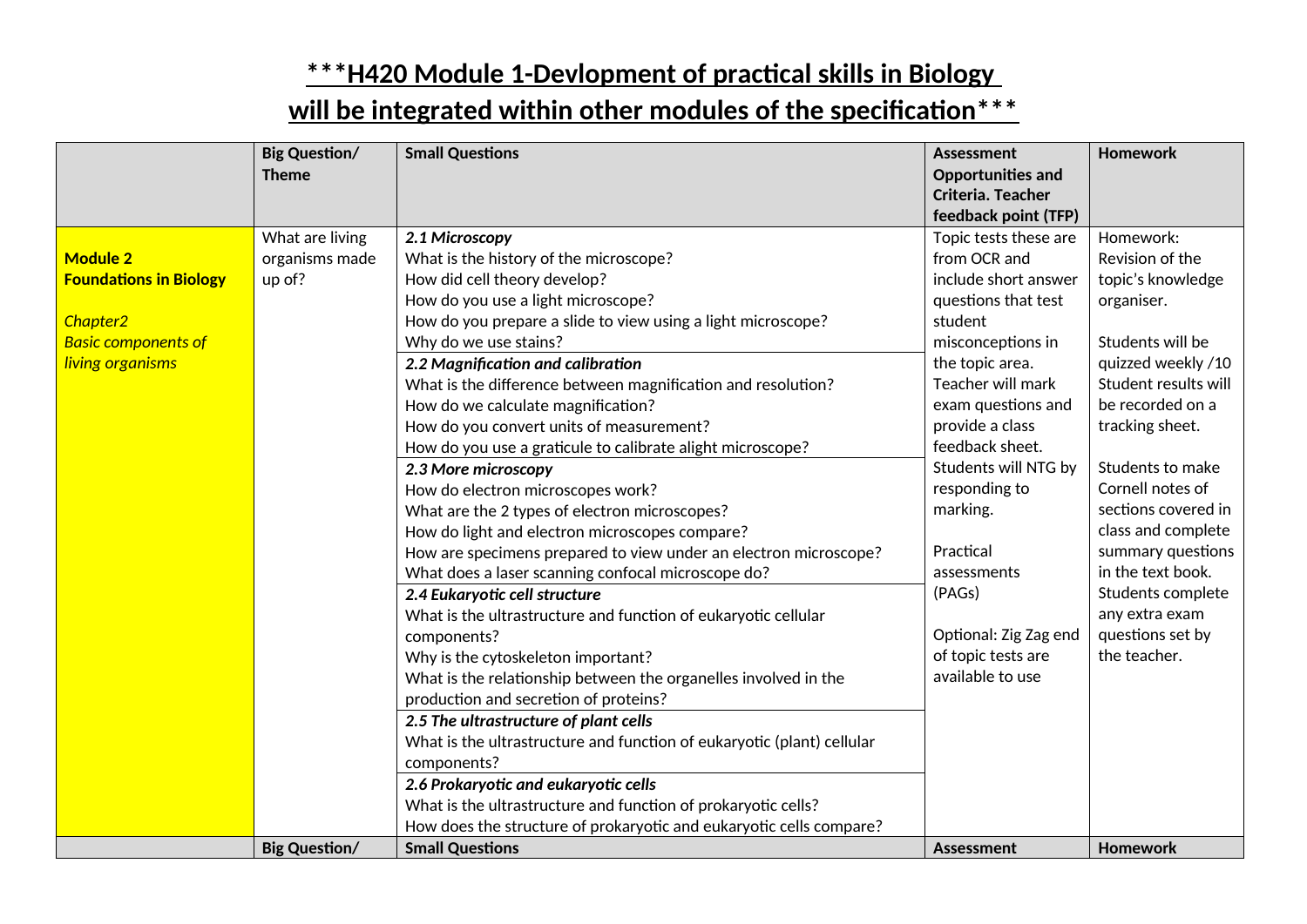|                               | <b>Theme</b>        |                                                                           | <b>Opportunities and</b> |                      |
|-------------------------------|---------------------|---------------------------------------------------------------------------|--------------------------|----------------------|
|                               |                     |                                                                           | Criteria. Teacher        |                      |
|                               |                     |                                                                           | feedback point (TFP)     |                      |
|                               | Why are the         | 3.1 Biological elements                                                   | MCQ Topic tests are      | Homework:            |
|                               | biological          | What chemical elements make up biological molecules?                      | available from OCR       | Revision of the      |
| <b>Module 2</b>               | molecules           | What is an ion?                                                           | and these test           | topic's knowledge    |
| <b>Foundations in Biology</b> | essential for life? | What are the key organic ions involved in biological processes?           | student                  | organiser.           |
|                               |                     | What are the bonding rules?                                               | misconceptions           |                      |
| Chapter3                      |                     | What is the difference between a monomer and a polymer?                   | within each topic        | Students will be     |
| <b>Biological Molecules</b>   |                     | 3.2 Water                                                                 | area.                    | quizzed weekly /10   |
|                               |                     | How does hydrogen bonding occur between water molecules?                  |                          | Student results will |
|                               |                     | How does the properties of water relate to its roles in living organisms? | Teacher will mark        | be recorded on a     |
|                               |                     | 3.3 Carbohydrates                                                         | exam questions and       | tracking sheet.      |
|                               |                     | What is the ring structure and properties of glucose?                     | provide a class          |                      |
|                               |                     | What is the structural difference between an                              | feedback sheet.          | Students to make     |
|                               |                     | $\alpha$ - and a $\beta$ -glucose molecule?                               | Students will NTG by     | Cornell notes of     |
|                               |                     | What is the difference between a hexose and a pentose                     | responding to            | sections covered in  |
|                               |                     | monosaccharide?                                                           | marking.                 | class and complete   |
|                               |                     | How are glycosidic bonds formed in the synthesis and breakdown of a       |                          | summary questions    |
|                               |                     | disaccharide and polysaccharide?                                          | Practical                | in the text book.    |
|                               |                     | What is the structure of starch (amylose and amylopectin), glycogen and   | assessments              | Students complete    |
|                               |                     | cellulose molecules?                                                      | (PAGs)                   | any extra exam       |
|                               |                     | How the structures and properties of glucose, starch, glycogen and        |                          | questions set by     |
|                               |                     | cellulose molecules relate to their functions in living organisms?        | Optional: Zig Zag end    | the teacher.         |
|                               |                     | 3.4 Testing for carbohydrates                                             | of topic tests are       |                      |
|                               |                     | How do you carry out and interpret the results of the following:          | available to use         |                      |
|                               |                     | Benedict's test; reagent test strips; iodine test?                        |                          |                      |
|                               |                     | What quantitative methods are there that determine the concentration      |                          |                      |
|                               |                     | of a chemical substance in a solution?                                    |                          |                      |
|                               |                     | 3.5 Lipids                                                                |                          |                      |
|                               |                     | What is the structure of a triglyceride and a phospholipid?               |                          |                      |
|                               |                     | How are triglycerides synthesised and broken down?                        |                          |                      |
|                               |                     | What are the properties of triglyceride, phospholipid and cholesterol     |                          |                      |
|                               |                     | molecules?                                                                |                          |                      |
|                               |                     | How do we carry out and interpret the results of an emulsion tests for    |                          |                      |
|                               |                     | lipids?                                                                   |                          |                      |
|                               |                     |                                                                           |                          |                      |
|                               |                     | 3.6 Structure of proteins                                                 |                          |                      |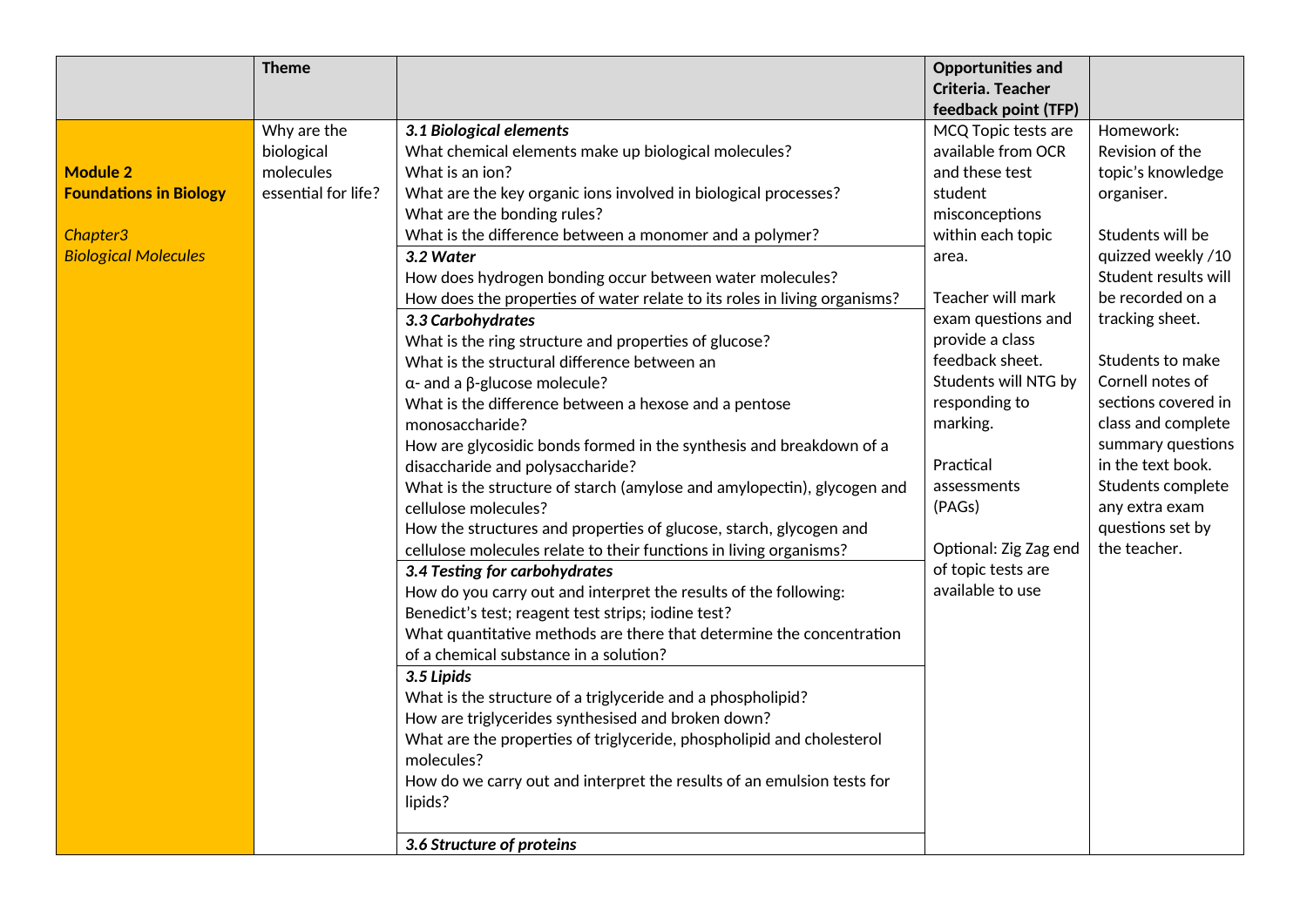| What is the general structure of an amino acid?                         |  |  |  |  |  |
|-------------------------------------------------------------------------|--|--|--|--|--|
| What are the levels of protein structure?                               |  |  |  |  |  |
| What happens in the synthesis and breakdown of dipeptides and           |  |  |  |  |  |
| polypeptides?                                                           |  |  |  |  |  |
| How do you carry out and interpret the results of the bieuret test for  |  |  |  |  |  |
| proteins?                                                               |  |  |  |  |  |
| What are the principles for paper chromatography?                       |  |  |  |  |  |
| 3.7 Types of proteins                                                   |  |  |  |  |  |
| What is the structure and function of globular proteins including       |  |  |  |  |  |
| conjugated protein?                                                     |  |  |  |  |  |
| What are the properties of fibrous proteins?                            |  |  |  |  |  |
| 3.8 Nucleic acids                                                       |  |  |  |  |  |
| What is the structure of a nucleotide?                                  |  |  |  |  |  |
| What happens in the synthesis and breakdown of polynucleotides?         |  |  |  |  |  |
| What is the structure of DNA?                                           |  |  |  |  |  |
| How can we extract DNA?                                                 |  |  |  |  |  |
| 3.9 DNA replication and the genetic code                                |  |  |  |  |  |
| How does DNA replicate?                                                 |  |  |  |  |  |
| What is the difference between continuous and discontinuous             |  |  |  |  |  |
| replication?                                                            |  |  |  |  |  |
| What is meant by and the nature of the genetic code?                    |  |  |  |  |  |
| 3.10 Protein synthesis                                                  |  |  |  |  |  |
| How are polypeptides synthesised?                                       |  |  |  |  |  |
| What happens in transcription?                                          |  |  |  |  |  |
| What happens in translation?                                            |  |  |  |  |  |
| 3.11 ATP                                                                |  |  |  |  |  |
| What is the structure of ADP and ATP?                                   |  |  |  |  |  |
| What happens in the hydrolysis and condensation reactions involving ATP |  |  |  |  |  |
| and ADP?                                                                |  |  |  |  |  |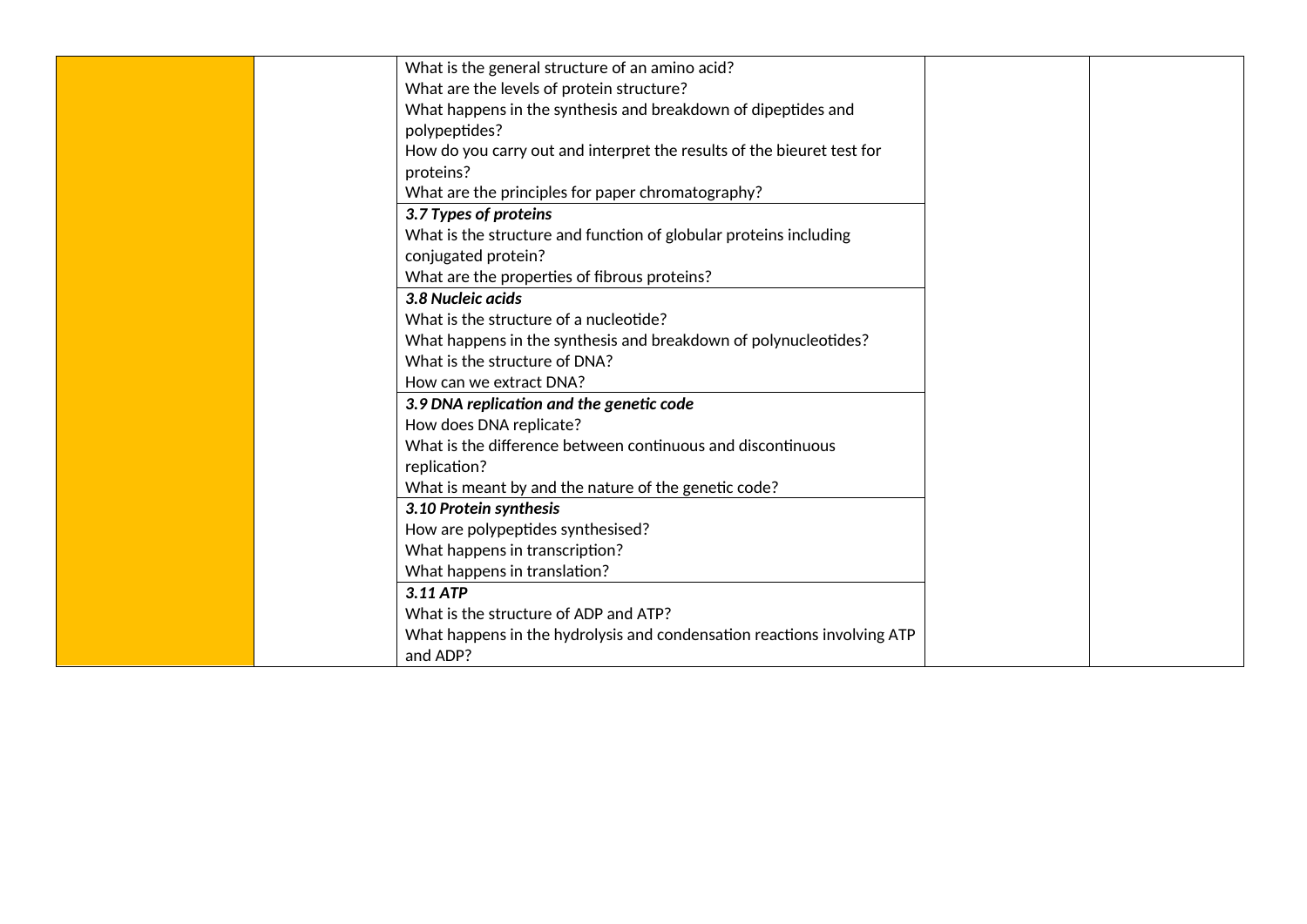|                                                                                        | <b>Big Question/</b><br><b>Theme</b>                  | <b>Small Questions</b>                                                                                                                                                                                                                                                                                                                                                                                                                                                                                                                                                                                                                                                                                                                                                                                                                                                                                                                           | <b>Assessment</b><br><b>Opportunities and</b><br>Criteria. Teacher<br>feedback point (TFP)                                                                                                                                                                                                                                                                                             | <b>Homework</b>                                                                                                                                                                                                                                                                                                                                                                    |
|----------------------------------------------------------------------------------------|-------------------------------------------------------|--------------------------------------------------------------------------------------------------------------------------------------------------------------------------------------------------------------------------------------------------------------------------------------------------------------------------------------------------------------------------------------------------------------------------------------------------------------------------------------------------------------------------------------------------------------------------------------------------------------------------------------------------------------------------------------------------------------------------------------------------------------------------------------------------------------------------------------------------------------------------------------------------------------------------------------------------|----------------------------------------------------------------------------------------------------------------------------------------------------------------------------------------------------------------------------------------------------------------------------------------------------------------------------------------------------------------------------------------|------------------------------------------------------------------------------------------------------------------------------------------------------------------------------------------------------------------------------------------------------------------------------------------------------------------------------------------------------------------------------------|
| <b>Module 2</b><br><b>Foundations in Biology</b><br><b>Chapter 4</b><br><b>Enzymes</b> | Why are enzymes<br>vital for biological<br>processes? | 4.1 Enzyme Action<br>What are enzymes?<br>What is the mechanism of enzyme action?<br>What is the role of enzymes in catalysing intracellular and extracellular<br>reactions?<br>4.2 Factors affecting enzyme activity<br>What are the effects of pH on enzyme activity?<br>What are the effects of temperature on enzyme activity?<br>What are the effects of substrate concentration on enzyme activity?<br>What are the effects of enzyme concentration on enzyme activity?<br>4.3 Enzyme inhibitors<br>What are the effects of inhibitors on the rate of enzyme-controlled<br>reactions?<br>What is the difference between competitive, non-competitive inhibition<br>and end-product inhibition?<br>4.4 Cofactors, coenzymes and prosthetic groups<br>What is the difference between co-factors and co-enzymes?<br>What is the need of prosthetic groups in some enzyme-controlled<br>reactions?<br>What is the role of inactive precursors? | Topic tests these are<br>from OCR and<br>include short answer<br>questions that test<br>student<br>misconceptions in<br>the topic area.<br>Teacher will mark<br>exam questions and<br>provide a class<br>feedback sheet.<br>Students will NTG by<br>responding to<br>marking.<br>Practical<br>assessments<br>(PAGs)<br>Optional: Zig Zag end<br>of topic tests are<br>available to use | Homework:<br>Revision of the<br>topic's knowledge<br>organiser.<br>Students will be<br>quizzed weekly /10<br>Student results will<br>be recorded on a<br>tracking sheet.<br>Students to make<br>Cornell notes of<br>sections covered in<br>class and complete<br>summary questions<br>in the text book.<br>Students complete<br>any extra exam<br>questions set by<br>the teacher. |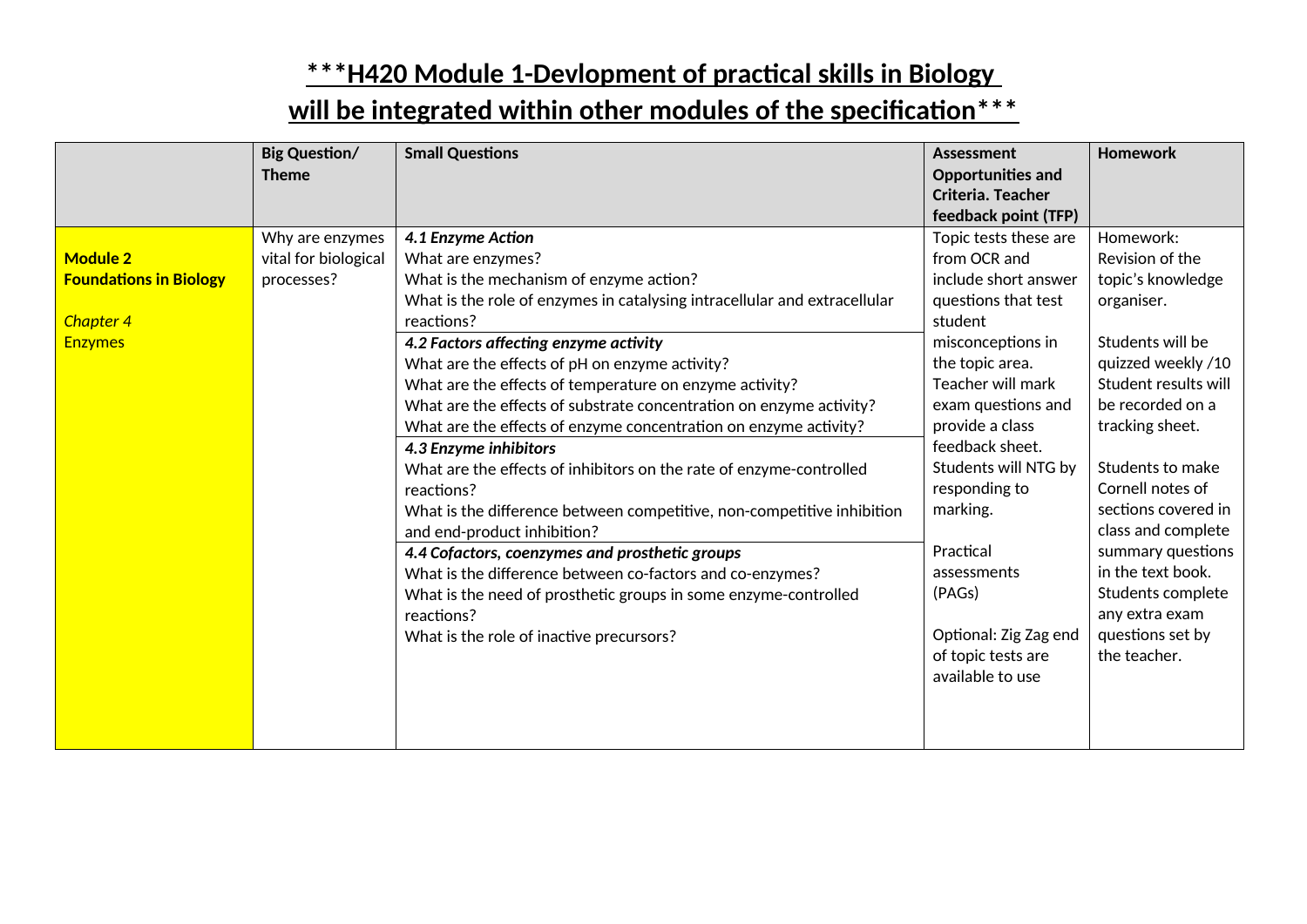|                               | <b>Big Question/</b><br><b>Theme</b> | <b>Small Questions</b>                                            | <b>Assessment</b><br><b>Opportunities and</b><br>Criteria. Teacher | <b>Homework</b>      |
|-------------------------------|--------------------------------------|-------------------------------------------------------------------|--------------------------------------------------------------------|----------------------|
|                               |                                      |                                                                   | feedback point (TFP)                                               |                      |
|                               | How do                               | 5.1 The structure and function of membranes                       | Topic tests these are                                              | Homework:            |
| <b>Module 2</b>               | substances move                      | What is meant by the term compartmentalisation?                   | from OCR and                                                       | Revision of the      |
| <b>Foundations in Biology</b> | into and out of                      | What is the structure of the membrane?                            | include short answer                                               | topic's knowledge    |
|                               | cells?                               | What is the function of the different components of the membrane? | questions that test                                                | organiser.           |
| Chapter 5                     |                                      | What is the cell membrane theory?                                 | student                                                            |                      |
| Plasma membranes              |                                      | 5.2 Factors affecting membrane structure                          | misconceptions in                                                  | Students will be     |
|                               |                                      | What factors affect membrane structure and permeability?          | the topic area.                                                    | quizzed weekly /10   |
|                               |                                      | How can we investigate membrane structure and permeability?       | Teacher will mark                                                  | Student results will |
|                               |                                      | 5.3 Diffusion                                                     | exam questions and                                                 | be recorded on a     |
|                               |                                      | What is diffusion?                                                | provide a class                                                    | tracking sheet.      |
|                               |                                      | What is facilitated diffusion?                                    | feedback sheet.                                                    |                      |
|                               |                                      | What factors affect diffusion rates?                              | Students will NTG by                                               | Students to make     |
|                               |                                      | How can we investigate the factors affecting diffusion rates?     | responding to                                                      | Cornell notes of     |
|                               |                                      | 5.4 Active transport                                              | marking.                                                           | sections covered in  |
|                               |                                      | What is active transport?                                         |                                                                    | class and complete   |
|                               |                                      | How does active transport take place?                             | Practical                                                          | summary questions    |
|                               |                                      | What is bulk transport?                                           | assessments                                                        | in the text book.    |
|                               |                                      | What happens in endocytosis?                                      | (PAGs)                                                             | Students complete    |
|                               |                                      | What happens in exocytosis?                                       |                                                                    | any extra exam       |
|                               |                                      | What is the importance of active transport?                       | Optional: Zig Zag end                                              | questions set by     |
|                               |                                      | 5.5 Osmosis                                                       | of topic tests are                                                 | the teacher.         |
|                               |                                      | What is osmosis?                                                  | available to use                                                   |                      |
|                               |                                      | What do we mean by the term water potential?                      |                                                                    |                      |
|                               |                                      | What are the effects of osmosis on plant and animal cells?        |                                                                    |                      |
|                               |                                      | How can we investigate osmosis in animal and plant cells?         |                                                                    |                      |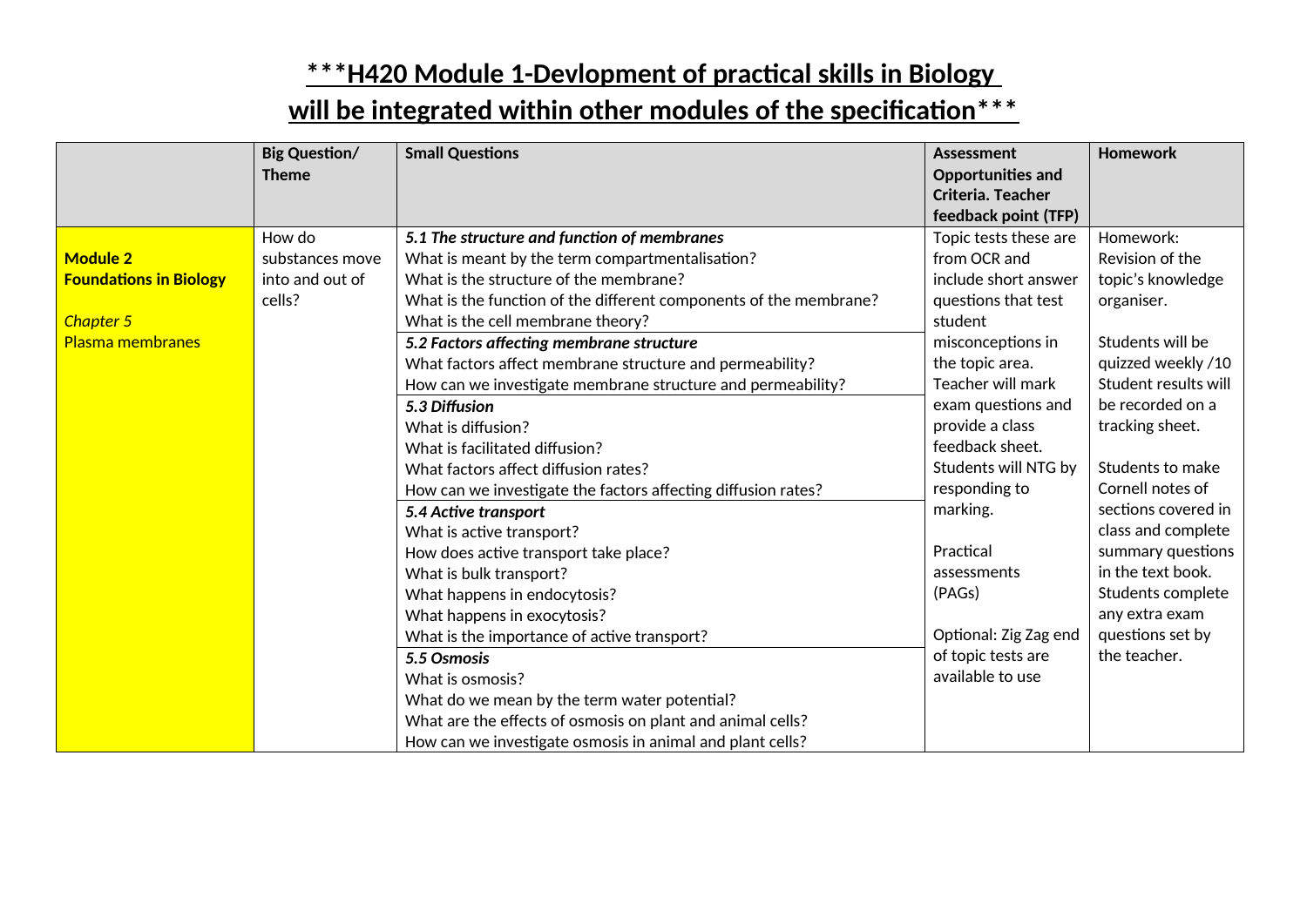|                               | <b>Big Question/</b><br><b>Theme</b> | <b>Small Questions</b>                                                     | <b>Assessment</b><br><b>Opportunities and</b> | <b>Homework</b>      |
|-------------------------------|--------------------------------------|----------------------------------------------------------------------------|-----------------------------------------------|----------------------|
|                               |                                      |                                                                            | Criteria. Teacher<br>feedback point (TFP)     |                      |
|                               | How and why do                       | 6.1 Cell cycle                                                             | Topic tests these are                         | Homework:            |
| <b>Module 2</b>               | cells divide?                        | What is the cell cycle?                                                    | from OCR and                                  | Revision of the      |
| <b>Foundations in Biology</b> |                                      | What are the phases of the cell cycle?                                     | include short answer                          | topic's knowledge    |
|                               |                                      | How is the cell cycle regulated?                                           | questions that test                           | organiser.           |
| Chapter 6                     |                                      | 6.2 Mitosis                                                                | student                                       |                      |
| <b>Cell division</b>          |                                      | What is the significance of mitosis in life cycles?                        | misconceptions in                             | Students will be     |
|                               |                                      | What happens in the main stages of mitosis?                                | the topic area.                               | quizzed weekly /10   |
|                               |                                      | What do the phases of mitosis look like for plant and animal cells under a | Teacher will mark                             | Student results will |
|                               |                                      | microscope?                                                                | exam questions and                            | be recorded on a     |
|                               |                                      | 6.3 Meiosis                                                                | provide a class                               | tracking sheet.      |
|                               |                                      | What is the significance of meiosis in life cycles?                        | feedback sheet.                               |                      |
|                               |                                      | What is reduction division?                                                | Students will NTG by                          | Students to make     |
|                               |                                      | What happens in the main stages of meiosis?                                | responding to                                 | Cornell notes of     |
|                               |                                      | What do the phases of mitosis look like for cells under a microscope?      | marking.                                      | sections covered in  |
|                               |                                      | 6.4 The organisation and specialisation of cells                           |                                               | class and complete   |
|                               |                                      | What are the levels of organisation in multicellular organisms?            | Practical                                     | summary questions    |
|                               |                                      | How do cells of multicellular organisms become specialised?                | assessments                                   | in the text book.    |
|                               |                                      | What examples of specialised animal and plant cells can you describe?      | (PAGs)                                        | Students complete    |
|                               |                                      | What examples of specialised animal and plant tissues can you describe?    |                                               | any extra exam       |
|                               |                                      | What is the relationship between an organ system and the organs which      | Optional: Zig Zag end                         | questions set by     |
|                               |                                      | form that system?                                                          | of topic tests are                            | the teacher.         |
|                               |                                      | 6.5 Stem cells                                                             | available to use                              |                      |
|                               |                                      | What are stem cells?                                                       |                                               |                      |
|                               |                                      | What is the difference between totipotent, pluripotent and multipotent     |                                               |                      |
|                               |                                      | stem cells?                                                                |                                               |                      |
|                               |                                      | What are the sources of animal and plant stem cells?                       |                                               |                      |
|                               |                                      | What are some of the uses of stem cells in medicine?                       |                                               |                      |
|                               |                                      | What are the ethical issues regarding the use of stem cells in therapies   |                                               |                      |
|                               |                                      | and research?                                                              |                                               |                      |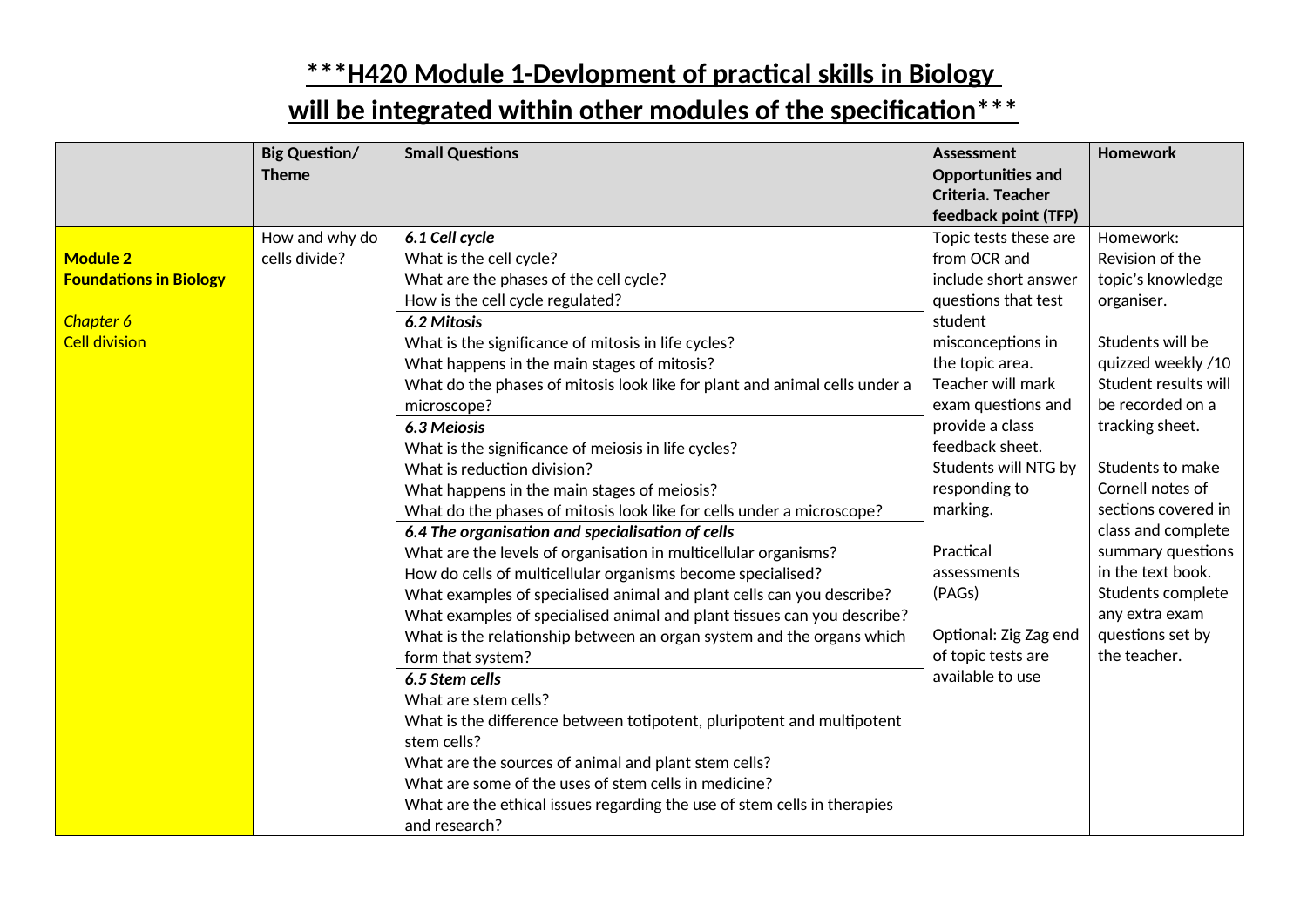|                                                                                                            | <b>Big Question/</b><br><b>Theme</b>                         | <b>Small Questions</b>                                                                                                                                                                                                                                                                                                                                                                                                                                                                                                                                                                                                                                                                                                                                                                                                                                                                                                                                                                                                      | <b>Assessment</b><br><b>Opportunities and</b><br>Criteria. Teacher<br>feedback point (TFP)                                                                                                                                                                                                                                                                                             | <b>Homework</b>                                                                                                                                                                                                                                                                                                                                                                    |
|------------------------------------------------------------------------------------------------------------|--------------------------------------------------------------|-----------------------------------------------------------------------------------------------------------------------------------------------------------------------------------------------------------------------------------------------------------------------------------------------------------------------------------------------------------------------------------------------------------------------------------------------------------------------------------------------------------------------------------------------------------------------------------------------------------------------------------------------------------------------------------------------------------------------------------------------------------------------------------------------------------------------------------------------------------------------------------------------------------------------------------------------------------------------------------------------------------------------------|----------------------------------------------------------------------------------------------------------------------------------------------------------------------------------------------------------------------------------------------------------------------------------------------------------------------------------------------------------------------------------------|------------------------------------------------------------------------------------------------------------------------------------------------------------------------------------------------------------------------------------------------------------------------------------------------------------------------------------------------------------------------------------|
| <b>Module 3</b><br><b>Exchange and transport</b><br>Chapter 7<br><b>Exchange surfaces and</b><br>breathing | What is the need<br>for specialised<br>exchange<br>surfaces? | 7.1 Specialised exchange surfaces<br>What are the features of a specialised exchange surface?<br>How can we use surface area to volume ratio to model an organism?<br>7.2 Mammalian gaseous exchange system<br>What is the gross structure of the mammalian gaseous exchange system?<br>How are the components of the mammalian gaseous exchange system<br>adapted for its function?<br>What is the mechanism of ventilation in the lungs?<br>7.3 Measuring the process<br>How do we measure the capacity of the lungs?<br>What are the components of lung volume?<br>What is the relationship between vital capacity, tidal volume, breathing<br>rate and oxygen uptake?<br>7.4 Ventilation and gas exchange in other organisms<br>What is the mechanism pf ventilation and gas exchange in insects?<br>What is the mechanism pf ventilation and gas exchange in bony fish?<br>How do we dissect and draw bony fish and insect trachea?<br>What does the histology of exchange surfaces look like under the<br>microscope? | Topic tests these are<br>from OCR and<br>include short answer<br>questions that test<br>student<br>misconceptions in<br>the topic area.<br>Teacher will mark<br>exam questions and<br>provide a class<br>feedback sheet.<br>Students will NTG by<br>responding to<br>marking.<br>Practical<br>assessments<br>(PAGs)<br>Optional: Zig Zag end<br>of topic tests are<br>available to use | Homework:<br>Revision of the<br>topic's knowledge<br>organiser.<br>Students will be<br>quizzed weekly /10<br>Student results will<br>be recorded on a<br>tracking sheet.<br>Students to make<br>Cornell notes of<br>sections covered in<br>class and complete<br>summary questions<br>in the text book.<br>Students complete<br>any extra exam<br>questions set by<br>the teacher. |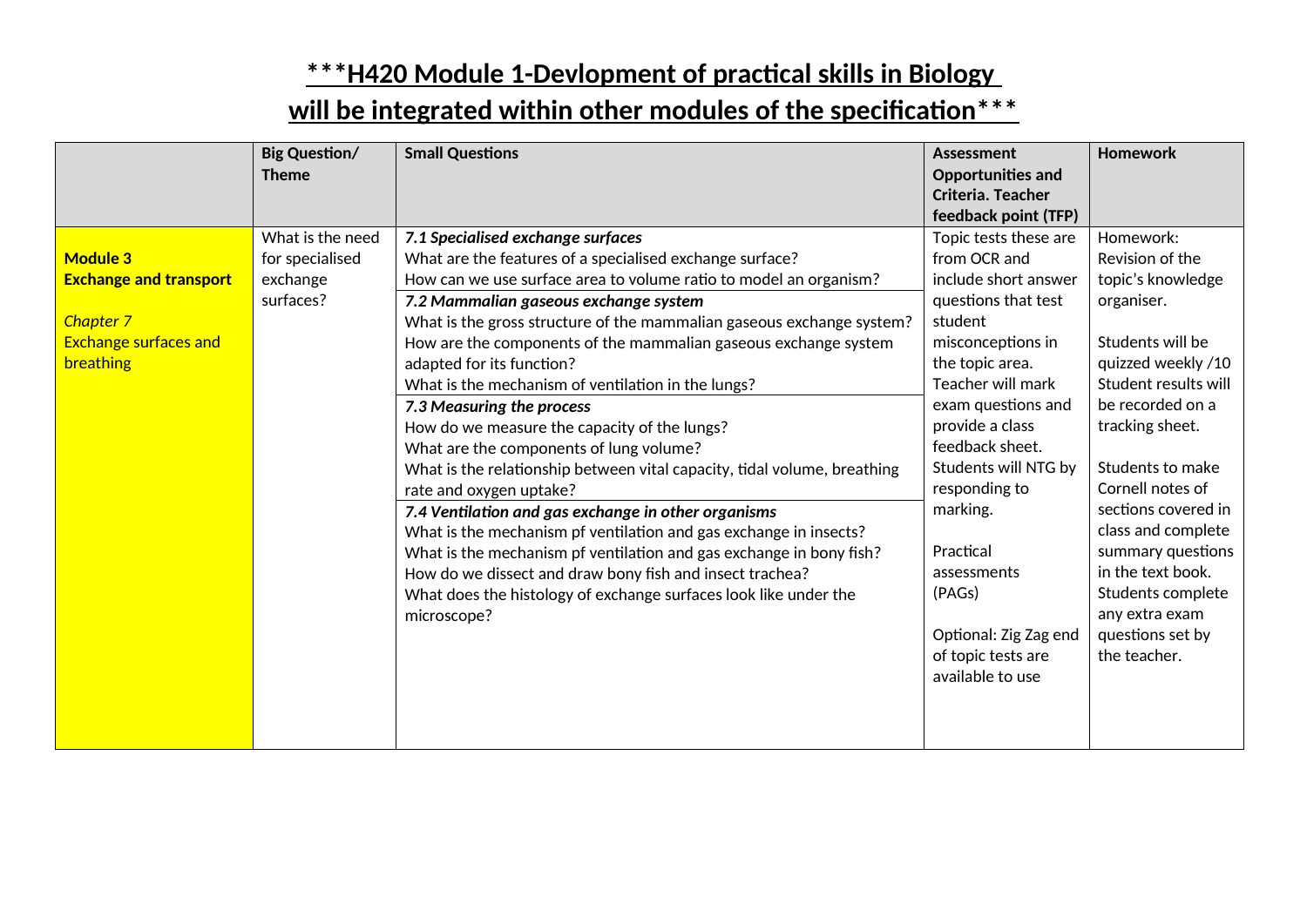|                               | <b>Big Question/</b> | <b>Small Questions</b>                                                     | Assessment               | Homework             |
|-------------------------------|----------------------|----------------------------------------------------------------------------|--------------------------|----------------------|
|                               | <b>Theme</b>         |                                                                            | <b>Opportunities and</b> |                      |
|                               |                      |                                                                            | Criteria. Teacher        |                      |
|                               |                      |                                                                            | feedback point (TFP)     |                      |
|                               | Why are              | 8.1 Transport systems in multicellular animals                             | Topic tests these are    | Homework:            |
|                               | transport systems    | What are the different types of circulatory systems found in multicellular | from OCR and             | Revision of the      |
| <b>Module 3</b>               | essential?           | animals?                                                                   | include short answer     | topic's knowledge    |
| <b>Exchange and transport</b> |                      | What are the advantages and disadvantages of open and closed               | questions that test      | organiser.           |
|                               |                      | circulatory systems?                                                       | student                  |                      |
| <b>Chapter 8</b>              |                      | 8.2 The blood vessels                                                      | misconceptions in        | Students will be     |
| <b>Transport in animals</b>   |                      | What is the structure and function of arteries, arterioles, capillaries    | the topic area.          | quizzed weekly /10   |
|                               |                      | venules and veins?                                                         | Teacher will mark        | Student results will |
|                               |                      | What do sections of the blood vessels look like under the microscope?      | exam questions and       | be recorded on a     |
|                               |                      | 8.3 Blood, tissue and lymph                                                | provide a class          | tracking sheet.      |
|                               |                      | What are the differences in the composition of the blood, tissue fluid and | feedback sheet.          |                      |
|                               |                      | lymph?                                                                     | Students will NTG by     | Students to make     |
|                               |                      | How is tissue fluid formed from plasma?                                    | responding to            | Cornell notes of     |
|                               |                      | 8.4 Transport of oxygen and carbon dioxide in the blood                    | marking.                 | sections covered in  |
|                               |                      | What is the role of haemoglobin in transporting oxygen and carbon          |                          | class and complete   |
|                               |                      | dioxide around the body?                                                   | Practical                | summary questions    |
|                               |                      | What is an oxygen dissociation curve and what information does it          | assessments              | in the text book.    |
|                               |                      | provide?                                                                   | (PAGs)                   | Students complete    |
|                               |                      | What is the Bhor shift?                                                    |                          | any extra exam       |
|                               |                      | 8.5 the heart                                                              | Optional: Zig Zag end    | questions set by     |
|                               |                      | What is the internal and external structure of the heart?                  | of topic tests are       | the teacher.         |
|                               |                      | How is heart action initiated and coordinated?                             | available to use         |                      |
|                               |                      | How can we use and interpret electrocardiogram (ECG) traces?               |                          |                      |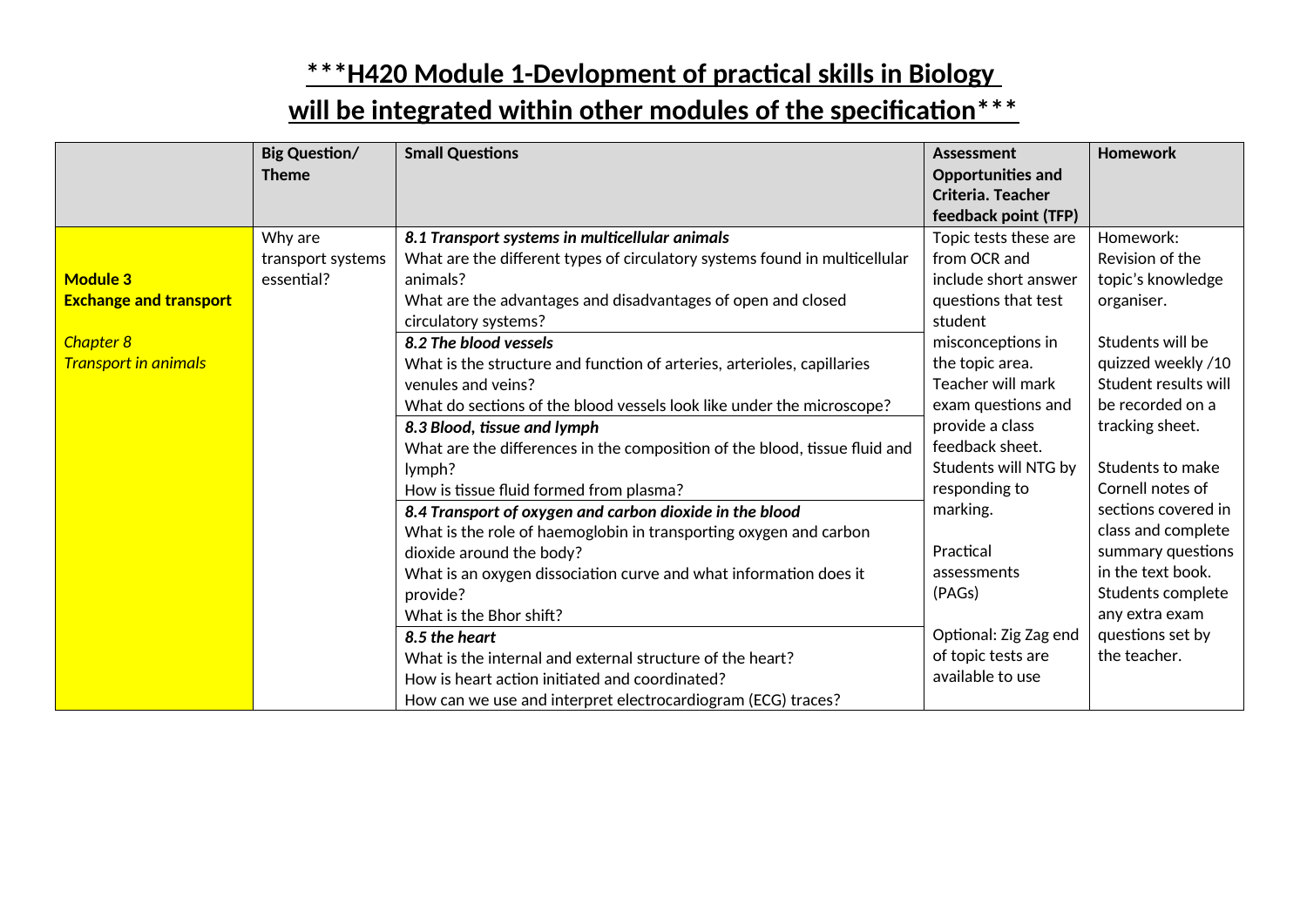| <b>Calendar</b>                                                                             | <b>Big Question/</b><br><b>Theme</b>       | <b>Small Questions</b>                                                                                                                                                                                                                                                                                                                                                                                                                                                                                                                                                                                                                                                                                                                                                                                                                                                                                                                                                                                                                                                                                                                                                          | <b>Assessment</b><br><b>Opportunities and</b><br>Criteria. Teacher                                                                                                                                                                                                                                                                                                                                             | <b>Homework</b>                                                                                                                                                                                                                                                                                                                                                                    |
|---------------------------------------------------------------------------------------------|--------------------------------------------|---------------------------------------------------------------------------------------------------------------------------------------------------------------------------------------------------------------------------------------------------------------------------------------------------------------------------------------------------------------------------------------------------------------------------------------------------------------------------------------------------------------------------------------------------------------------------------------------------------------------------------------------------------------------------------------------------------------------------------------------------------------------------------------------------------------------------------------------------------------------------------------------------------------------------------------------------------------------------------------------------------------------------------------------------------------------------------------------------------------------------------------------------------------------------------|----------------------------------------------------------------------------------------------------------------------------------------------------------------------------------------------------------------------------------------------------------------------------------------------------------------------------------------------------------------------------------------------------------------|------------------------------------------------------------------------------------------------------------------------------------------------------------------------------------------------------------------------------------------------------------------------------------------------------------------------------------------------------------------------------------|
| <b>Module 3</b><br><b>Exchange and transport</b><br>Chapter 9<br><b>Transport in plants</b> | Why are<br>transport systems<br>essential? | 9.1 Transport systems in dicotyledonous<br>What are dicots?<br>What is the structure and function of the vascular system in the roots,<br>stems and leaves of herbaceous dicotyledonous plants?<br>What do transverse sections of stained plant tissue look like under the<br>microscope?<br>9.2 Water transport in multicellular plants<br>Why must water be transported in plants?<br>What are the mechanisms of water movements into and through plants?<br>What evidence is there for the role of active transport in root pressure?<br>9.3 Transpiration<br>What is transpiration?<br>What is the mechanism for transpiration?<br>What factors affect transpiration rates?<br>How can we investigate the factors that affect transpiration rates?<br>What evidence is there for the cohesion-tension theory?<br>9.4 Translocation<br>What is translocation?<br>What is the mechanism for translocation?<br>What evidence is there to support the mechanism for translocation?<br>9.5 Plant adaptations to water availability<br>What are xerophytes?<br>What are hydrophytes?<br>What are the adaptations of plants to the availability of water in their<br>environments? | feedback point (TFP)<br>Topic tests these are<br>from OCR and<br>include short answer<br>questions that test<br>student<br>misconceptions in<br>the topic area.<br>Teacher will mark<br>exam questions and<br>provide a class<br>feedback sheet.<br>Students will NTG by<br>responding to<br>marking.<br>Practical<br>assessments<br>(PAGs)<br>Optional: Zig Zag end<br>of topic tests are<br>available to use | Homework:<br>Revision of the<br>topic's knowledge<br>organiser.<br>Students will be<br>quizzed weekly /10<br>Student results will<br>be recorded on a<br>tracking sheet.<br>Students to make<br>Cornell notes of<br>sections covered in<br>class and complete<br>summary questions<br>in the text book.<br>Students complete<br>any extra exam<br>questions set by<br>the teacher. |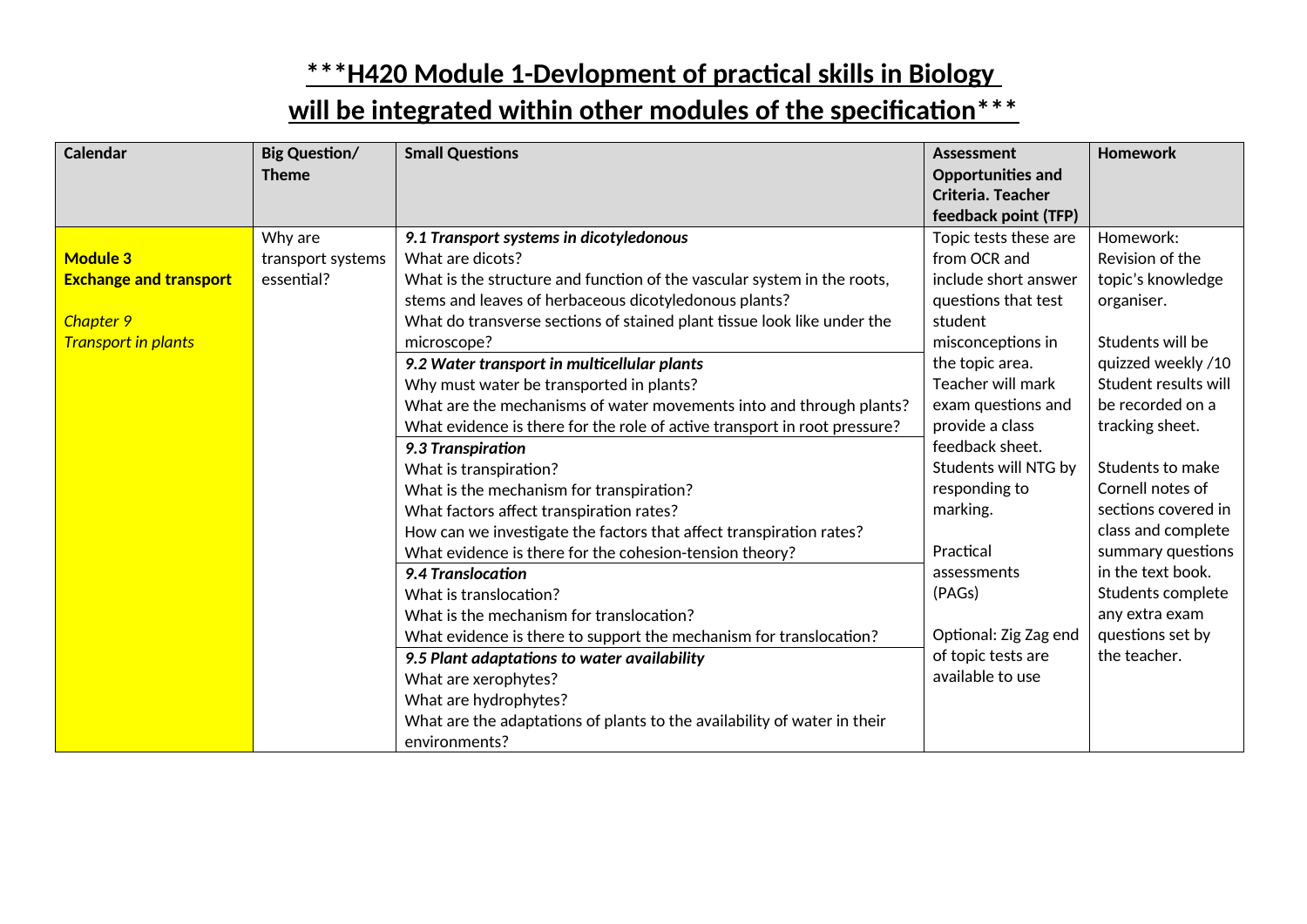| <b>Calendar</b>                                                                                                 | <b>Big Question/</b><br><b>Theme</b> | <b>Small Questions</b>                                                                                                                                                                                                                                                                                                                                                                                                                                                                                                                                                                                                                                                                                                                                                                                                                                                                                                                                                                                                                                                                                                                                                                                                                                | <b>Assessment</b><br><b>Opportunities and</b><br>Criteria. Teacher<br>feedback point (TFP)                                                                                                                                                                                                                                                                                             | <b>Homework</b>                                                                                                                                                                                                                                                                                                                                                                    |
|-----------------------------------------------------------------------------------------------------------------|--------------------------------------|-------------------------------------------------------------------------------------------------------------------------------------------------------------------------------------------------------------------------------------------------------------------------------------------------------------------------------------------------------------------------------------------------------------------------------------------------------------------------------------------------------------------------------------------------------------------------------------------------------------------------------------------------------------------------------------------------------------------------------------------------------------------------------------------------------------------------------------------------------------------------------------------------------------------------------------------------------------------------------------------------------------------------------------------------------------------------------------------------------------------------------------------------------------------------------------------------------------------------------------------------------|----------------------------------------------------------------------------------------------------------------------------------------------------------------------------------------------------------------------------------------------------------------------------------------------------------------------------------------------------------------------------------------|------------------------------------------------------------------------------------------------------------------------------------------------------------------------------------------------------------------------------------------------------------------------------------------------------------------------------------------------------------------------------------|
| <b>Module 4</b><br><b>Biodiversity and</b><br>evolution<br>Chapter 10<br><b>Classification and</b><br>evolution | How are<br>organisms<br>classified?  | 10.1 Classification<br>How do scientists classify organisms?<br>How are organisms classified in the taxonomic hierarchy of species?<br>What is the binomial system of naming species?<br>What are the advantages of the binomial system?<br>10.2 The five kingdoms<br>What features are used to classify organisms into the 5 kingdoms?<br>What recent evidence has been used to clarify relationships in the 3<br>domains of life?<br>10.3 Phylogeny<br>What is phylogeny?<br>What is the relationship between classification and phylogeny?<br>What are the advantages of phylogenetic classification?<br>10.4 Evidence for evolution<br>What was the contribution of Darwin and Wallace in forming the theory<br>of evolution?<br>What evidence is there for the theory of evolution?<br>10.5 Types of variation<br>What is variation?<br>What is the difference between interspecific and intraspecific variation?<br>What causes variation?<br>10.6 Representing variation graphically<br>What is the difference between continuous and discontinuous variation?<br>What is the normal distribution?<br>How do we calculate standard deviation?<br>How do we calculate the student's t-test?<br>How do we interpret the correlation coefficient? | Topic tests these are<br>from OCR and<br>include short answer<br>questions that test<br>student<br>misconceptions in<br>the topic area.<br>Teacher will mark<br>exam questions and<br>provide a class<br>feedback sheet.<br>Students will NTG by<br>responding to<br>marking.<br>Practical<br>assessments<br>(PAGs)<br>Optional: Zig Zag end<br>of topic tests are<br>available to use | Homework:<br>Revision of the<br>topic's knowledge<br>organiser.<br>Students will be<br>quizzed weekly /10<br>Student results will<br>be recorded on a<br>tracking sheet.<br>Students to make<br>Cornell notes of<br>sections covered in<br>class and complete<br>summary questions<br>in the text book.<br>Students complete<br>any extra exam<br>questions set by<br>the teacher. |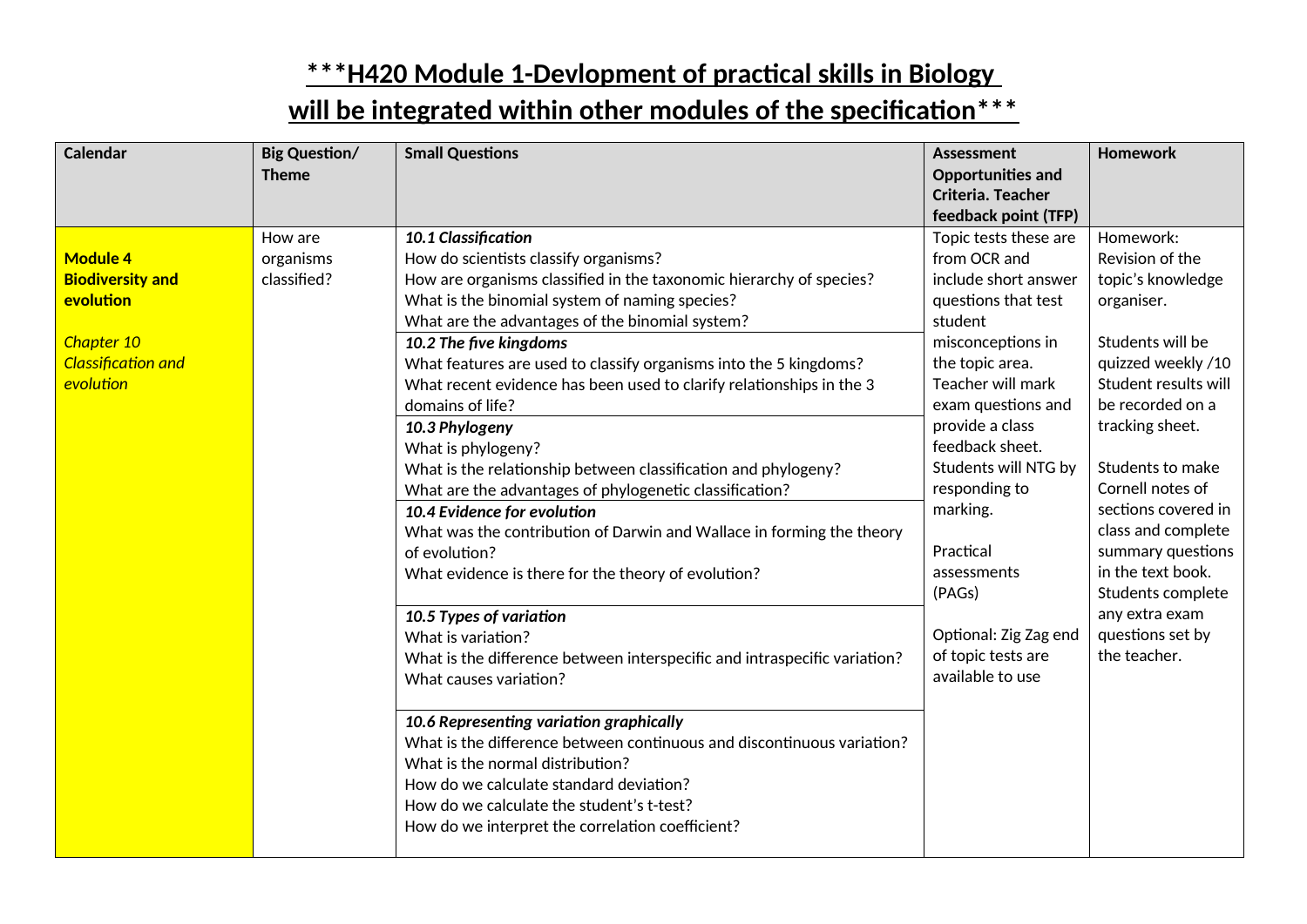| 10.7 Adaptions                                                       |  |
|----------------------------------------------------------------------|--|
| What are adaptations?                                                |  |
| What examples are there or anatomical, behavioural and physiological |  |
| adaptations?                                                         |  |
| Why do organisms from different taxonomic groups show similar        |  |
| anatomical adaptations?                                              |  |
| 10.8 Changing population characteristics                             |  |
| What are selection pressures?                                        |  |
| What is the mechanism by which natural selection can affect the      |  |
| characteristics of a population over time?                           |  |
| How has the evolution in some species had an impact on human         |  |
| populations?                                                         |  |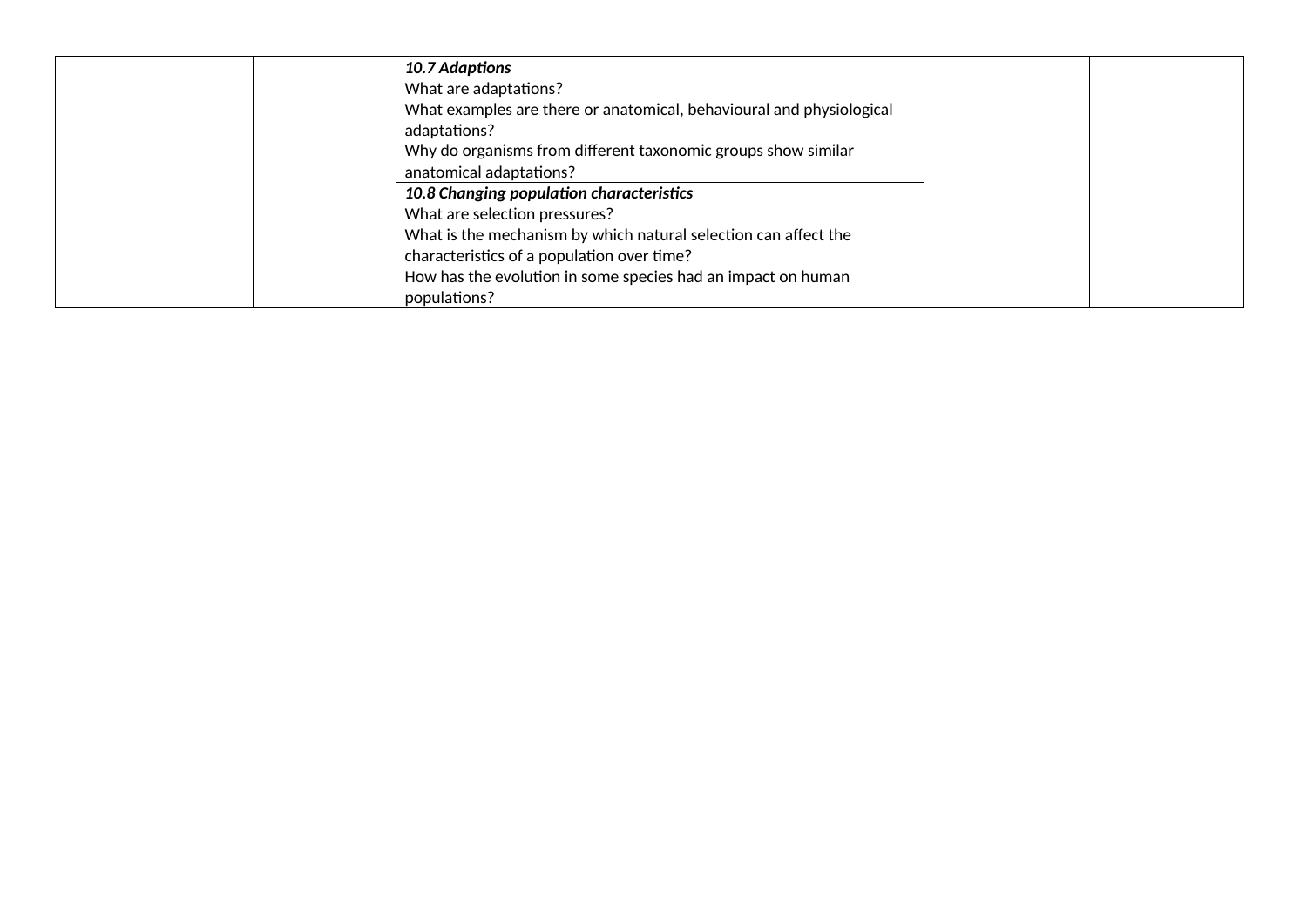| <b>Calendar</b>                | <b>Big Question/</b><br><b>Theme</b> | <b>Small Questions</b>                                                | <b>Assessment</b><br><b>Opportunities and</b><br>Criteria. Teacher | <b>Homework</b>      |
|--------------------------------|--------------------------------------|-----------------------------------------------------------------------|--------------------------------------------------------------------|----------------------|
|                                |                                      |                                                                       | feedback point (TFP)                                               |                      |
|                                | What is the                          | 11.1 Biodiversity                                                     | Topic tests these are                                              | Homework:            |
| <b>Module 4</b>                | importance of                        | What is biodiversity?                                                 | from OCR and                                                       | Revision of the      |
| <b>Biodiversity and</b>        | maintaining                          | What is the importance of biodiversity?                               | include short answer                                               | topic's knowledge    |
| evolution                      | biodiversity?                        | What are the different levels of biodiversity that are studied?       | questions that test                                                | organiser.           |
|                                |                                      | 11.2 Sampling                                                         | student                                                            |                      |
| <b>Chapter 11 Biodiversity</b> |                                      | What is sampling and why is it important?                             | misconceptions in                                                  | Students will be     |
|                                |                                      | How is sampling used to measure diversity?                            | the topic area.                                                    | quizzed weekly /10   |
|                                |                                      | What is the difference between random and non-random sampling?        | Teacher will mark                                                  | Student results will |
|                                |                                      | How can reliability of sampling be improved?                          | exam questions and                                                 | be recorded on a     |
|                                |                                      | 11.3 Sampling techniques                                              | provide a class                                                    | tracking sheet.      |
|                                |                                      | How do we sample animals?                                             | feedback sheet.                                                    |                      |
|                                |                                      | How do we sample plants?                                              | Students will NTG by                                               | Students to make     |
|                                |                                      | How do we measure abiotic factors?                                    | responding to                                                      | Cornell notes of     |
|                                |                                      | What is species richness and evenness and how are these measured?     | marking.                                                           | sections covered in  |
|                                |                                      | 11.4 Calculating biodiversity                                         |                                                                    | class and complete   |
|                                |                                      | How do we calculate biodiversity?                                     | Practical                                                          | summary questions    |
|                                |                                      | What does high and low biodiversity tell us about habitats?           | assessments                                                        | in the text book.    |
|                                |                                      | 11.5 Calculating genetic biodiversity                                 | (PAGs)                                                             | Students complete    |
|                                |                                      | What is the importance of genetic biodiversity?                       |                                                                    | any extra exam       |
|                                |                                      | What factors affect genetic biodiversity?                             | Optional: Zig Zag end                                              | questions set by     |
|                                |                                      | 11.6 Factors affecting biodiversity                                   | of topic tests are                                                 | the teacher.         |
|                                |                                      | What is human influence on biodiversity?                              | available to use                                                   |                      |
|                                |                                      | 11.7 Reasons for maintaining biodiversity                             |                                                                    |                      |
|                                |                                      | What are the reasons for maintaining biodiversity?                    |                                                                    |                      |
|                                |                                      | What positive impacts does human activity have on biodiversity?       |                                                                    |                      |
|                                |                                      | 11.8 Methods for maintaining biodiversity                             |                                                                    |                      |
|                                |                                      | What is conservation?                                                 |                                                                    |                      |
|                                |                                      | What are the in situ and ex situ methods of maintaining biodiversity? |                                                                    |                      |
|                                |                                      | What international and local conservation agreements have been made   |                                                                    |                      |
|                                |                                      | to protect species and habitats?                                      |                                                                    |                      |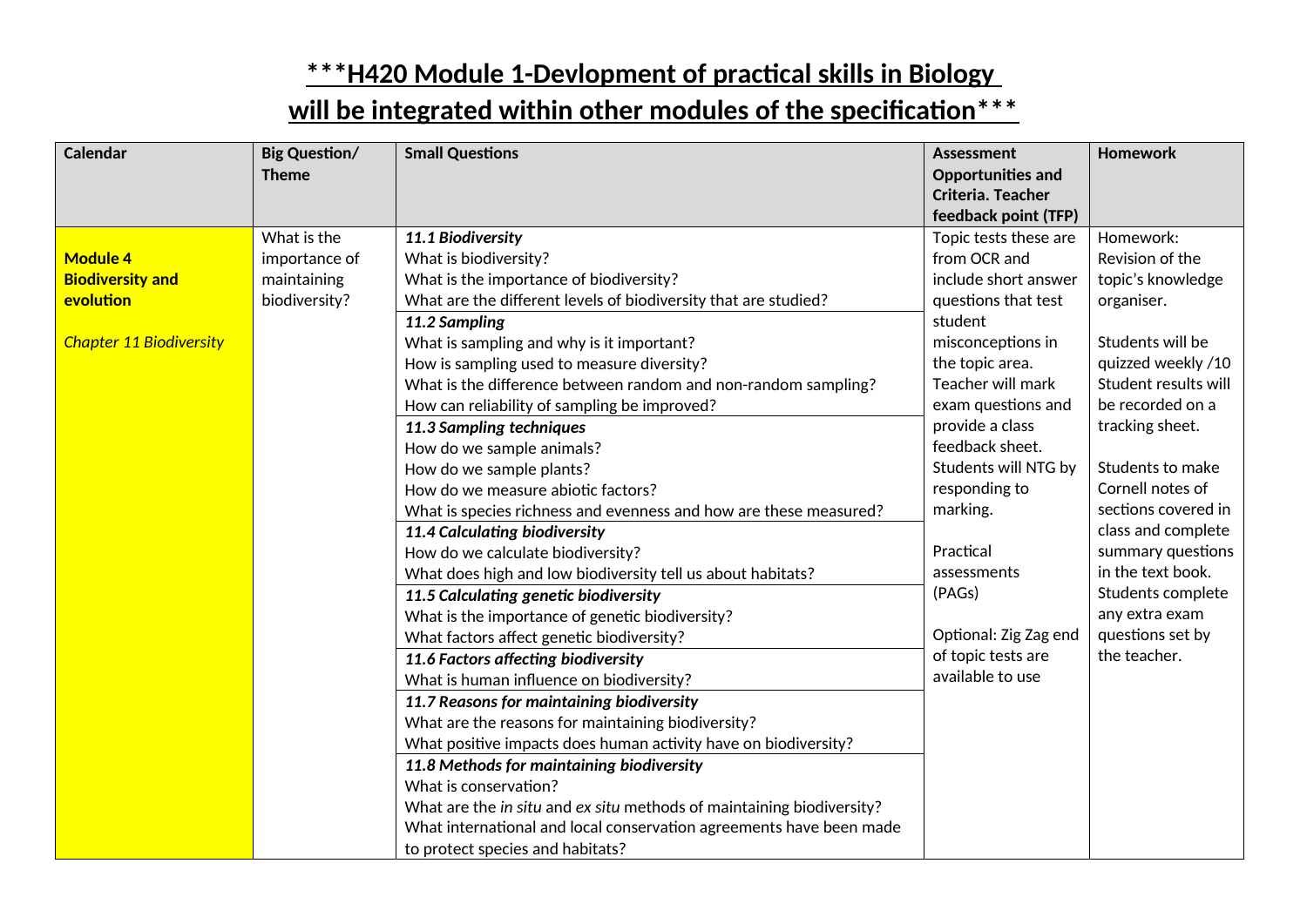|                         | <b>Big Question/</b><br><b>Theme</b> | <b>Small Questions</b>                                                  | <b>Assessment</b><br><b>Opportunities and</b> | <b>Homework</b>      |
|-------------------------|--------------------------------------|-------------------------------------------------------------------------|-----------------------------------------------|----------------------|
|                         |                                      |                                                                         | Criteria. Teacher                             |                      |
|                         |                                      |                                                                         | feedback point (TFP)                          |                      |
|                         | How do plants                        | 12.1 Animal and plant pathogens                                         | Topic tests these are                         | Homework:            |
| <b>Module 4</b>         | and animals                          | What is a communicable disease?                                         | from OCR and                                  | Revision of the      |
| <b>Biodiversity and</b> | defend                               | What are the different types of pathogens?                              | include short answer                          | topic's knowledge    |
| evolution               | themselves                           | What is a vector?                                                       | questions that test                           | organiser.           |
|                         | against                              | What are the modes of action different pathogens?                       | student                                       |                      |
| Chapter 12              | pathogens?                           | 12.2 Animal and plant diseases                                          | misconceptions in                             | Students will be     |
| Communicable diseases   |                                      | What pathogens cause various diseases in plants and animals?            | the topic area.                               | quizzed weekly /10   |
|                         |                                      | What are the symptoms of these diseases?                                | Teacher will mark                             | Student results will |
|                         |                                      | How are pathogens identified?                                           | exam questions and                            | be recorded on a     |
|                         |                                      | 12.3 The transmission of communicable diseases                          | provide a class                               | tracking sheet.      |
|                         |                                      | What are the mechanisms of direct transmission?                         | feedback sheet.                               |                      |
|                         |                                      | What are the mechanisms of indirect transmission?                       | Students will NTG by                          | Students to make     |
|                         |                                      | What factors affect the transmission of communicable diseases in plants | responding to                                 | Cornell notes of     |
|                         |                                      | and animals?                                                            | marking.                                      | sections covered in  |
|                         |                                      | 12.4 Plant defences against pathogens                                   |                                               | class and complete   |
|                         |                                      | How do plants recognise an attack from a pathogen?                      | Practical                                     | summary questions    |
|                         |                                      | What physical defences do plants have against pathogens?                | assessments                                   | in the text book.    |
|                         |                                      | What chemical defences do plants have against pathogens?                | (PAGs)                                        | Students complete    |
|                         |                                      | 12.5 Non-specific animal defences against pathogens                     |                                               | any extra exam       |
|                         |                                      | What are the primary non-specific defences against pathogens in         | Optional: Zig Zag end                         | questions set by     |
|                         |                                      | animals?                                                                | of topic tests are                            | the teacher.         |
|                         |                                      | What is the structure and mode of action of phagocytes?                 | available to use                              |                      |
|                         |                                      | How do we examine and draw cells observed in blood smears?              |                                               |                      |
|                         |                                      | 12.6 The specific immune system                                         |                                               |                      |
|                         |                                      | What are antibodies and how do they defend the body?                    |                                               |                      |
|                         |                                      | What is the mode of action of B and T lymphocytes in the specific       |                                               |                      |
|                         |                                      | immune response?                                                        |                                               |                      |
|                         |                                      | What are the actions of opsonin, agglutinins and anti-toxins?           |                                               |                      |
|                         |                                      | What is the difference between the primary and secondary immune         |                                               |                      |
|                         |                                      | response?                                                               |                                               |                      |